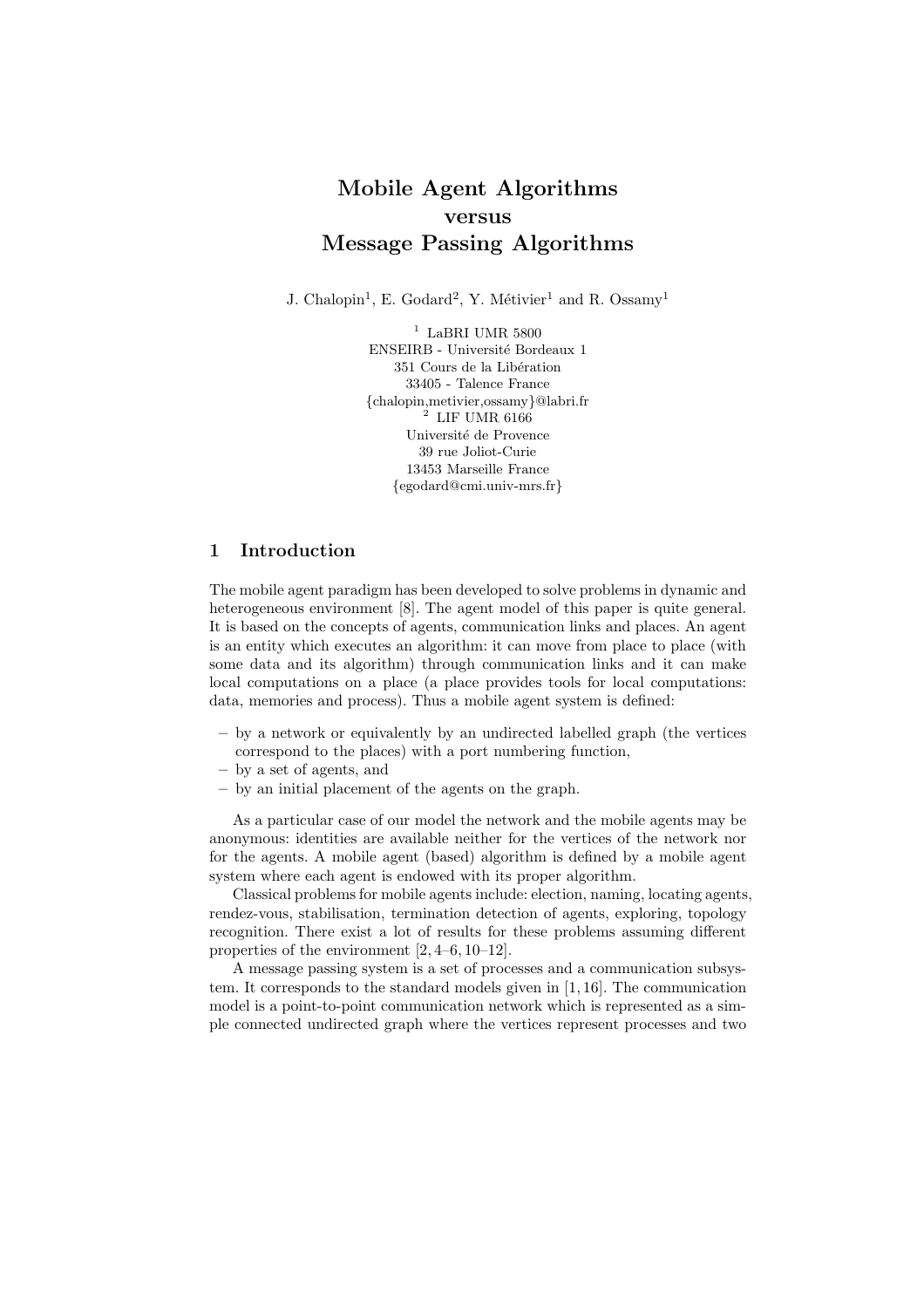vertices are linked by an edge if the corresponding processes have a direct communication link. Processes communicate by message passing, and each process knows from which channel it receives a message or it sends a message. We consider the asynchronous message passing model: processes cannot access a global clock and a message sent from a process to a neighbor arrives within some finite but unpredictable time. A message passing algorithm is a collection of local algorithms, one for each process. The anonymous case corresponds to the case where all local algorithms are the same.

In this paper we are interested in the computational power of a mobile agent system and, more particularly, in the comparison with a message passing system. It is easy to verify that a message passing system can simulate a mobile agent system (Section 4); it has been already indicated in [3]. But, given a mobile agent system, can mobile agents be used to implement arbitrary message passing algorithms? We give a positive answer in Section 5; and we obtain a theorem stating the equivalency of the two models (Theorem 10).

Our result establishes a useful bridge between message passing systems and mobile agent systems. In Section 6, we give an example of consequence of this result with a translation of known results in message passing computing for the election problem into the mobile agents setting. In [10], it is proved that a leader can be elected among k agents on a graph having n vertices if k and n are coprime; this result becomes a consequence of the characterisation given in [17] and of Theorem 10. Theorem 2 and Theorem 3 of [5] become corollaries of results presented in [13]. The same method can be applied for other classical problems such as the naming, the topology recognition, the spanning tree construction, etc.

## 2 Graphs and Labelled Graphs

We consider finite undirected connected graphs. A graph  $G = (V(G), E(G))$  (or  $G = (V, E)$  for short) is defined by a set  $V(G)$  of vertices and a set  $E(G)$  of edges; in this paper graphs are without multiple edges or self-loop. Two vertices u and v are said to be adjacent or neighbors if  $\{u, v\}$  is an edge of G (thus u and v are necessarily distinct since no self-loop is admitted) and  $N_G(v)$  will stand for the set of neighbors of v; u and v are the endvertices of e. An edge e is incident to a vertex v if  $v \in e$  and  $I_G(v)$  will stand for the set of all the edges incident to  $v$ . A homomorphism between graphs  $G$  and  $H$  is a mapping  $\gamma: V(G) \to V(H)$  such that if  $\{u, v\} \in E(G)$  then  $\{\gamma(u), \gamma(v)\} \in E(H)$ . We say that  $\gamma$  is an isomorphism if  $\gamma$  is bijective and  $\gamma^{-1}$  is a homomorphism.

Throughout the rest of this paper we will consider graphs whose vertices are labelled with labels from a recursive set  $L$ . A graph labelled over  $L$  will be denoted by  $(G, \lambda)$ , where G is a graph and  $\lambda: V(G) \to L$  is the vertex labelling function. The graph G is called the underlying graph and the mapping  $\lambda$  is a labelling of G. Labelled graphs will be designated by bold letters like  $G, H, \ldots$ If  $G$  is a labelled graph, then  $G$  denotes the underlying graph.

A mapping  $\gamma: V(G) \to V(G')$  is a homomorphism from  $(G, \lambda)$  to  $(G', \lambda')$  if  $\gamma$ is a graph homomorphism from  $G$  to  $G'$  which preserves the labelling, i.e., such that  $\lambda'(\gamma(v)) = \lambda(v)$  holds for every  $v \in V(G)$ .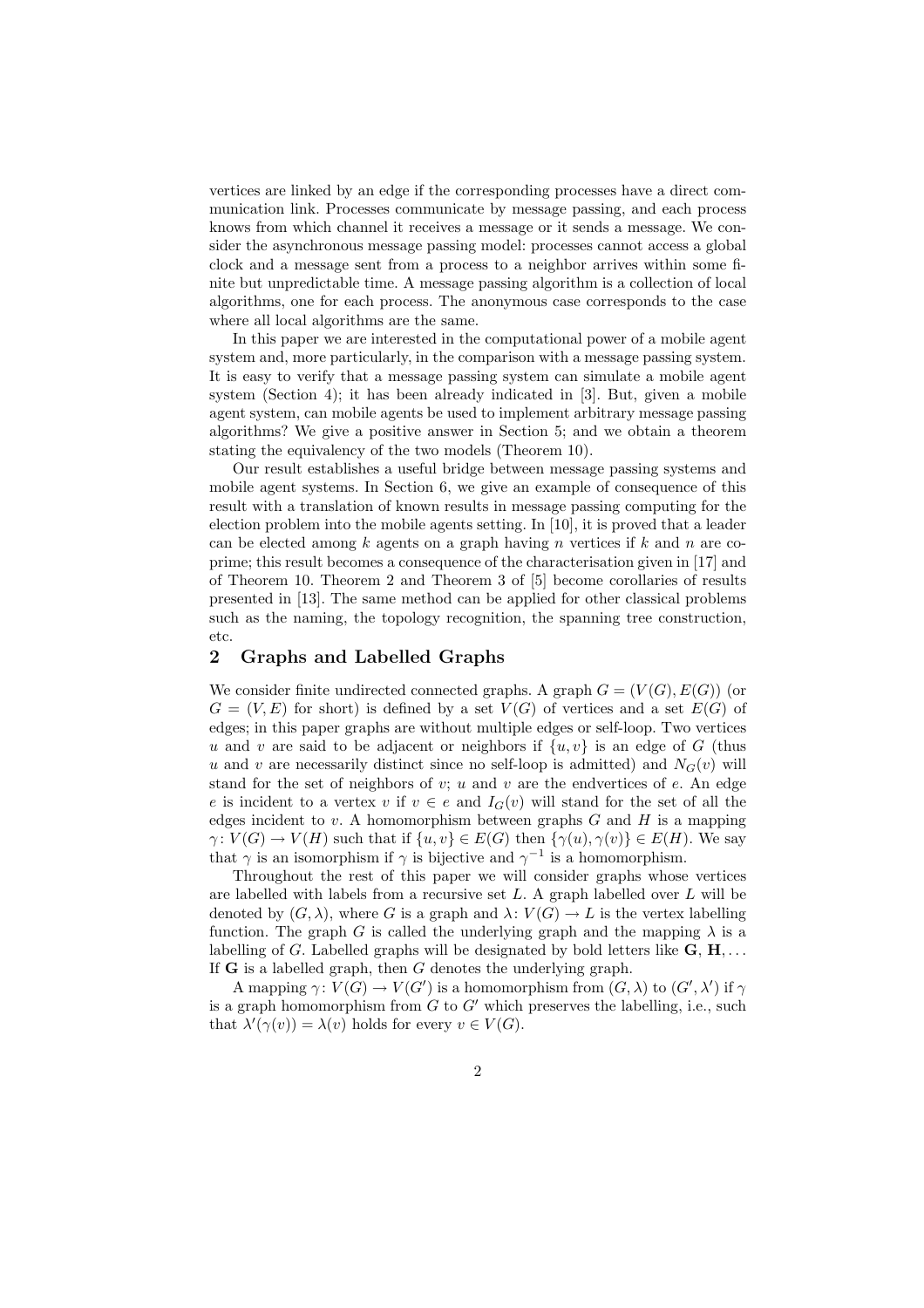## 3 The Formal Models

### 3.1 The Message Passing Model

Definitions given in this subsection follow [16] (p. 45-47) or [1] (p. 10-12).

**Message Passing System.** A message passing system  $(P, C)$  consists of a collection  $P$  of processes and a communication subsystem  $C$ . It is described by a simple connected undirected graph  $G = (V, E)$ , where the vertices represent the processes and the edges represent the bidirectional channels. The system is asynchronous: no global time is available; messages can arrive at arbitrary times and processes can take steps at arbitrary speeds. Processes communicate by asynchronous message passing and each process knows from which channel it receives a message or it sends a message: an edge between two processes  $p_1$  and  $p_2$  (or vertices  $v_1$  and  $v_2$ ) represents a channel connecting a port i of  $p_1$  (or  $v_1$ ) to a port j of  $p_2$  (or  $v_2$ ). Let  $\delta$  be the port numbering function, we assume that for each vertex u (or process p) and each adjacent vertex v (or process q),  $\delta_u(v)$  (or  $\delta_p(q)$  is a unique integer belonging to [1, deg(u)]. Finally, the communication subsystem is described by  $C = (V, E, \delta)$ . Each process has an initial state defined by a labelling function  $\lambda$ . Thus the message passing system is defined by  $(P, C, \lambda)$ or equivalently by  $(V, E, \delta, \lambda)$ .

Remark 1. The labelling  $\lambda$  of processes may encode anonymous network (all the vertices have the same label) or any initial process knowledge. Examples of such knowledge include: (a bound on) the number of processes, (a bound on) the diameter of the communication subsystem, the topology of the communication subsystem, identities or partial identities of processes, distinguished processes, sense of direction.

Message Passing Algorithm. To each process is associated a transition system which can interact with the communication subsystem. The events which are associated with a process are internal events, send events and receive events. In a send (resp. receive) event a message is produced (resp. consumed). This definition contains the particular case where every processor executes the same algorithm.

Remark 2. In general, names are not available to the processes themselves. Nevertheless, for ease of exposition, a message m in transit is denoted by  $(p, m, p')$ where  $p$  is the sending process and  $p'$  is the receiving process.

Let  $M$  be the set of possible messages. Let  $p$  be a process. The local algorithm of the process p, denoted by  $\mathcal{D}_p$ , is defined by:

- the (recursive) set  $Q$  of possible states of  $p$ ,
- the subset  $I$  of  $Q$  of initial states,
- the initial state of p equals to  $\lambda(p)$ ,
- a relation  $\vdash_p$  of events (internal events, send events or receive events).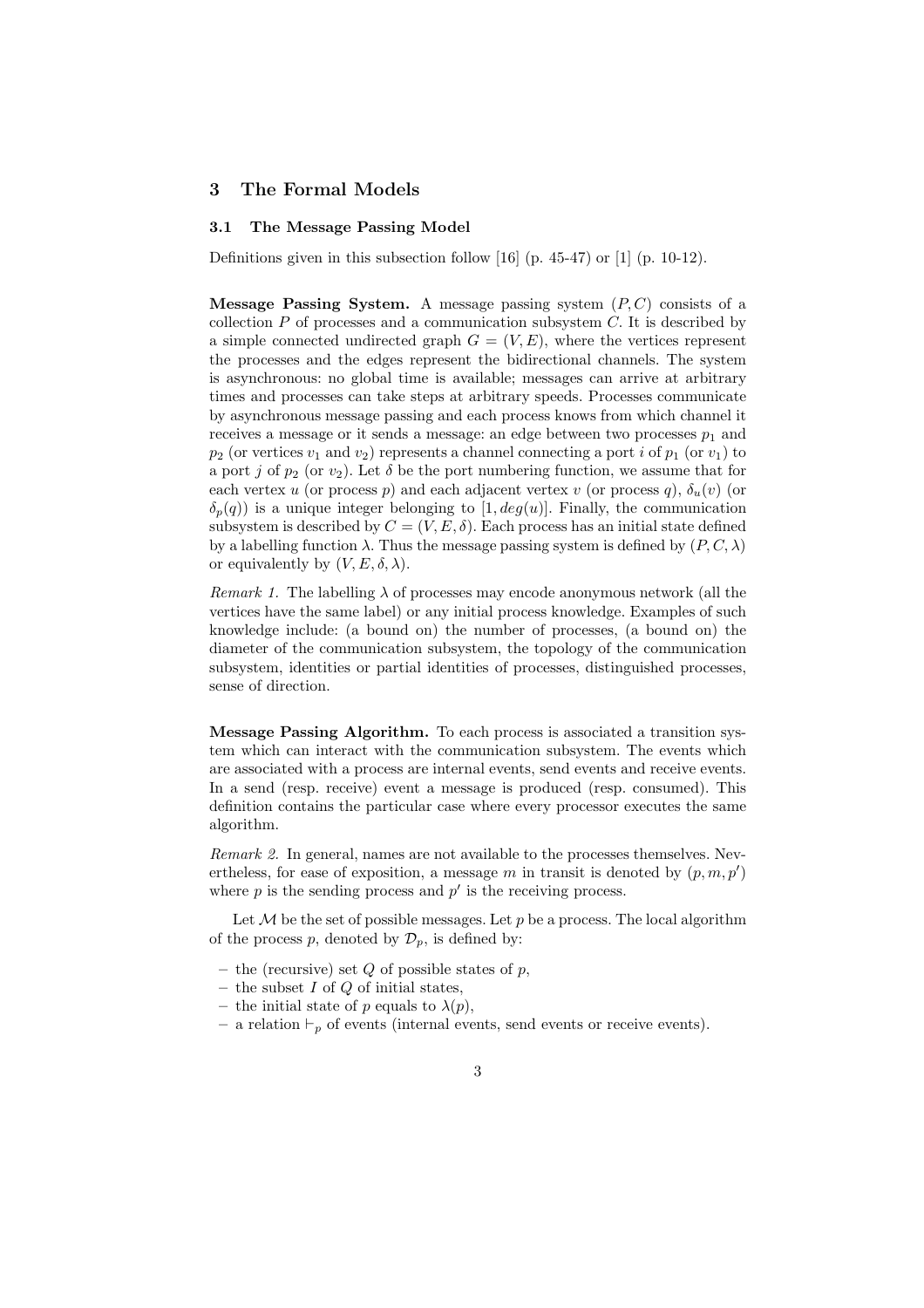Let p be a process. Let M be the multiset of messages in transit (initially  $M$ is empty). The state associated to p is denoted by  $state(p)$ . The transition associated to the process  $p$  is denoted by:

$$
(c, in, m) \vdash_p (d, out, m'),
$$

(where c and d are states, in and out are integers, and m and  $m'$  are messages) means that:

- if  $in = out = 0$  then  $m = m' = \perp (m \text{ and } m' \text{ are undefined})$ : it is an internal event, the new state of the process  $p$  is  $d$  (it was c before);
- if  $in \neq 0$  then  $out = 0$  and  $m' = \perp (m'$  is undefined): it is a receive event, the state of the process  $p$  was  $c, p$  has received the message  $m$  through the port in and its new state is d; an occurence of m (of the form  $(p', m, p)$  where  $\delta_p(p') = in$  is removed from M;
- if *out*  $\neq$  0 then in = 0 and m = ⊥ (m is undefined): it is a send event, initially the state of the process  $p$  is equal to  $c$ ; after the transition it is equal to d and the message  $m'$  is sent via the port *out*; an occurence of  $m'$ (of the form  $(p, m', p')$  where  $\delta_p(p') = out$ ) is added to M.

A message passing algorithm  $\mathcal D$  for the message passing system  $(P, C, \lambda)$  is a collection of local algorithms  $\mathcal{D}_p$ , one for each process  $p \in P$ . It is denoted by  $\mathcal{D} = (\mathcal{D}_p)_{p \in P}$ . An event of the message passing algorithm is defined by an event on a process.

**Execution of a Message Passing Algorithm.** An execution  $\mathcal{E}$  of the message passing algorithm is defined by a sequence ( $\texttt{state}_0, M_0$ ),  $(\texttt{state}_1, M_1), \ldots$ ,  $(\texttt{state}_i, M_i), \dots$  such that:

- $-$  for each *i*,  $M_i$  is the multiset of messages in transit,
- $-M_0 = \emptyset$ ,
- for each i and for each process p,  $state_i(p)$  denotes the state of the process  $\boldsymbol{n}$ .
- for each process p,  $state_0(p) = \lambda(p) \in I$ ,
- for each  $i$ , there exists a unique process  $p$  such that:
	- if  $p' \neq p$  then state $i+1}(p') = \mathtt{state}_i(p'),$
	- state<sub>i+1</sub>(p) and  $M_{i+1}$  are obtained from state<sub>i</sub>(p) and  $M_i$  by an event on the process p.

By definition,  $(\texttt{state}_i, M_i)$  is a configuration. The execution  $\mathcal E$  of the message passing algorithm is defined by:

$$
\mathcal{E} = (\mathtt{state}_i, M_i)_{i \geq 0}.
$$

A terminal configuration is a configuration for which no more event is applicable. We can note that in a terminal configuration the multiset  $M$  of messages in transit is empty. In this case the length of the execution is the length of the sequence.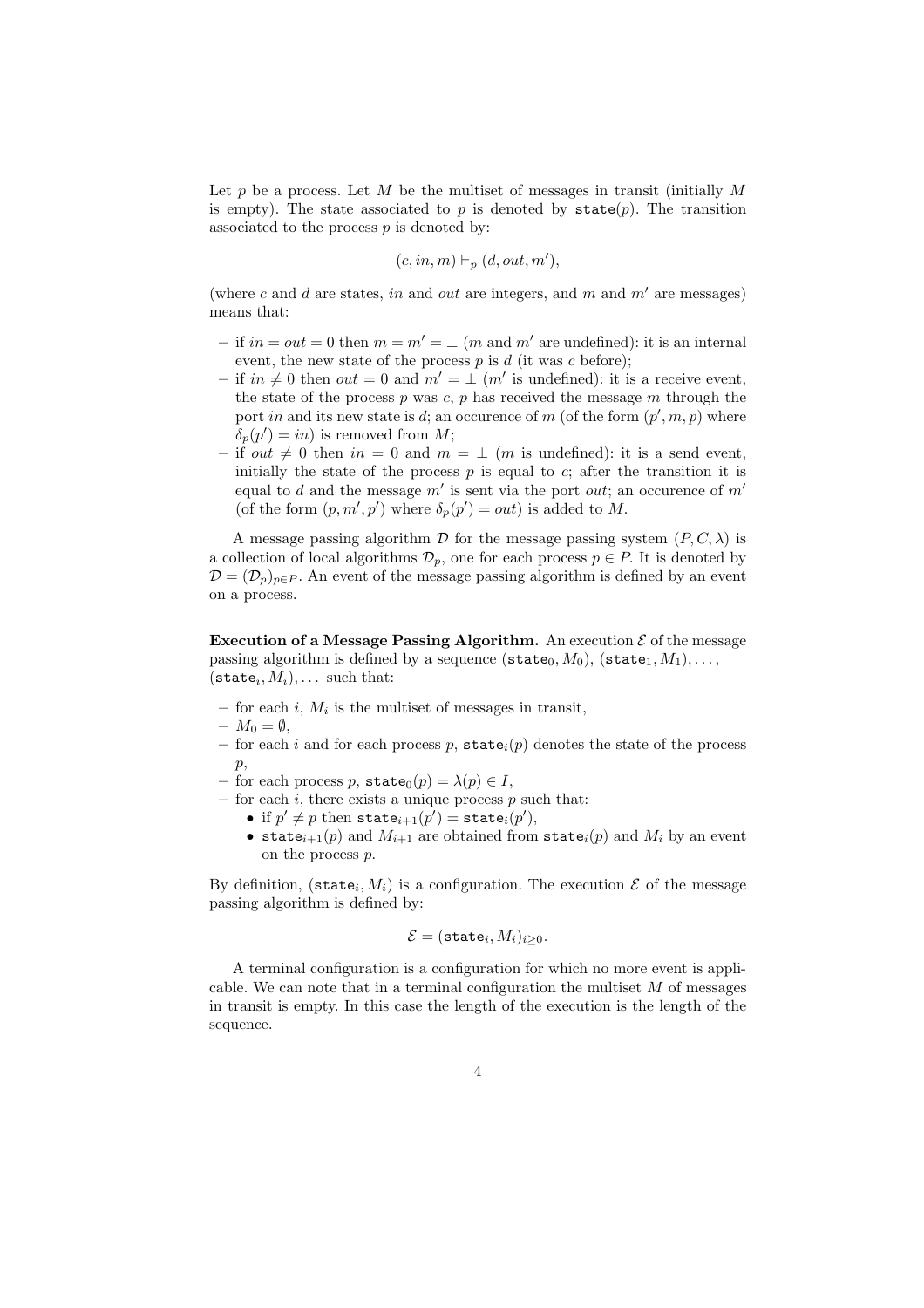Termination Detection. Definitions given in this section are in [16] (Chapter 8). A state q of a process p is active if an internal or send event of p is applicable in  $q$ , and passive otherwise. In a passive state  $q$  only receipts are applicable, or no event is applicable at all, in which case  $q$  is a terminal state of  $p$ . Process  $p$ is said to be active if it is in an active state, and process  $p$  is said to be passive otherwise.

As it is explained in [16] (p. 270), some assumptions are made in order to simplify the description (any process can be easily modified to satisfy these assumptions) : an active process becomes passive only in an internal event, a process always becomes active when a message is received, the internal events in which  $p$  becomes passive are the only internal events of  $p$  (internal events in which p moves from one active state to another active state are ignored).

A message passing algorithm has terminated when all processes are passive and no message is in transit. In this case, termination is said to be implicit if the processes are not aware that the algorithm has terminated.

Termination is said to be explicit if at least one process detects the termination of the message passing algorithm in the sense that all processes have computed their final values. It then can call an algorithm which floods a termination message to all processes. Only after explicit termination can the result of a computation be regarded as final and variables used in the computation discarded.

### 3.2 The Mobile Agent Model

Mobile Agent System. A mobile agent system consists of :

- $-$  a collection  $\mathbb P$  of execution places (or places for short),
- a navigation subsystem S,
- a collection A of mobile agents,
- an injection  $\pi_0 : \mathbb{A} \longrightarrow \mathbb{P}$  describing the initial placement of the agents,
- an initial labelling  $\lambda$  of the places and the agents.

Remark 3. The labelling  $\lambda$  of the places and of the agents may encode anonymous places (all the places have the same label), anonymous agents (all the agents have the same label) or any initial agent knowledge. Examples of such knowledge include: (a bound on) the number of places, (a bound on) the number of agents, (a bound on) the diameter of the navigation subsystem, the topology of the navigation subsystem, the topology of the placement of the agents, identities or partial identities of places or agents, distinguished places or agents, sense of direction.

The navigation subsystem is described by a simple undirected connected graph  $G = (V, E)$ , where the vertices V represent execution places and the edges represent bidirectionnal navigation channels operating between them. In the sequel, we identify the places and the corresponding vertices, and we identify the edges and the corresponding channels.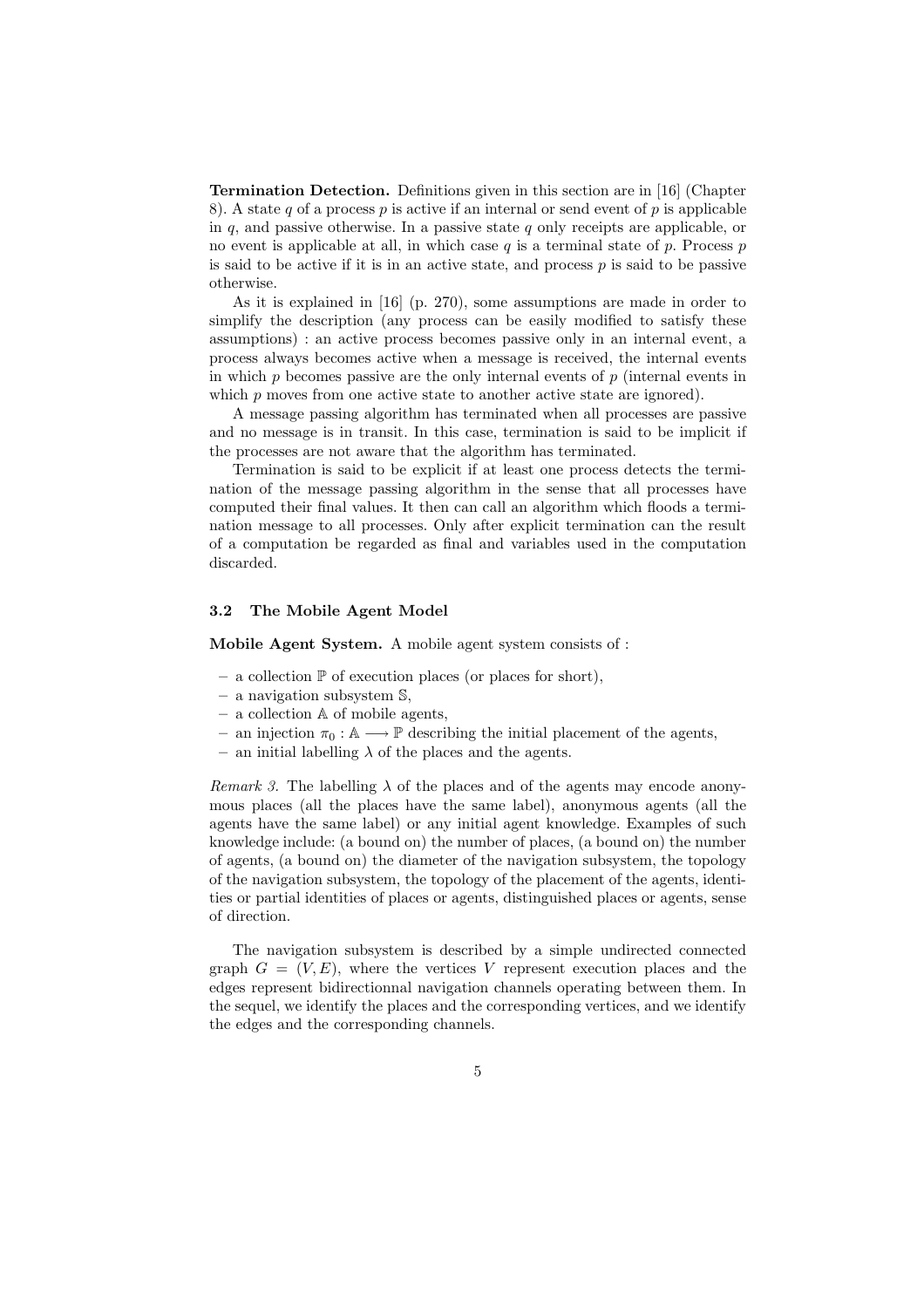Each agent which migrates from a place to another place knows through which channel it migrates, that is, for each place port numbers are assigned to its ports : let u be a vertex, let  $\delta_u$  be the port numbering function which assigns to each adjacent vertex v of u a unique integer  $\delta_u(v)$  belonging to  $[1, deg(u)]$ . Thus the navigation subsystem is defined by  $\mathcal{S} = (G, \delta)$ .

The system is asynchronous: no global clock is accessible; a migration is asynchronous: an agent which migrates arrives within some finite but unpredictable time on a place.

Mobile Agent Algorithm. Given a mobile agent system, we define a mobile agent algorithm. To each mobile agent is associated a transition system that can interact with the execution places and the navigation subsystem.

Let  $Q_{\mathbb{P}}$  be a (recursive) set of states associated to the execution places, and let  $Q_{\mathbb{A}}$  be a (recursive) set of states associated to the mobile agents. The initial state of each mobile agent **a** is  $\lambda$ (**a**) and the initial state of each execution place  $\mathbf{p}$  is  $\lambda(\mathbf{p})$ .

Let  $p$  be a place. We denote by  $state(p)$  the state associated to  $p$ . Let  $a$  be an agent. We denote by  $state(a)$  the state associated to  $a$ .

The transition associated to the mobile agent  $a$  in the state  $s$  on the place **p** in the state q, transforms s into s', q into q' and either **a** does not move or it migrates on an adjacent place through the port out. We denote the transition by :

$$
(s,q,in) \vdash^{\bf a}_{\bf p}(s',q',out),
$$

it means that the mobile agent a has migrated on the place p through the port in or after the transition it leaves the place  $p$  through the port *out*, with the convention that if the agent was already on the place and it does not move after the transition then  $in = 0$  and  $out = 0$ ; furthermore in and out cannot be simultaneously different from 0.

Remark 4. In general, names are not available to the places themselves. Neverthe less, for ease of exposition, an agent  $a$  in transit is denoted by  $(p, a, p')$  where  $p$  is the place of departure and  $p'$  is the place of arrival.

A configuration of the mobile agent system consists of the state of each place, the state of each agent, the collection M of agents in transit (initially M is empty) and a mapping  $\pi$  describing the placement of the agents which are not in a channel (several agents can be on the same place).

An event in the mobile agent system is defined by a transition associated to an agent a on a place p, it has the form :

$$
(s, q, in) \vdash^{\mathbf{a}}_{\mathbf{p}} (s', q', out),
$$

the state of each agent different from a is not affected, the state of each place different from  $\bf{p}$  is not affected, the new state of  $\bf{a}$  is  $s'$  (it was s before the event), the new state of  $\mathbf{p}$  is  $q'$  (it was q before the event), and:

– if  $in = 0$  and  $out = 0$  then  $\pi$  and M are not affected by the event,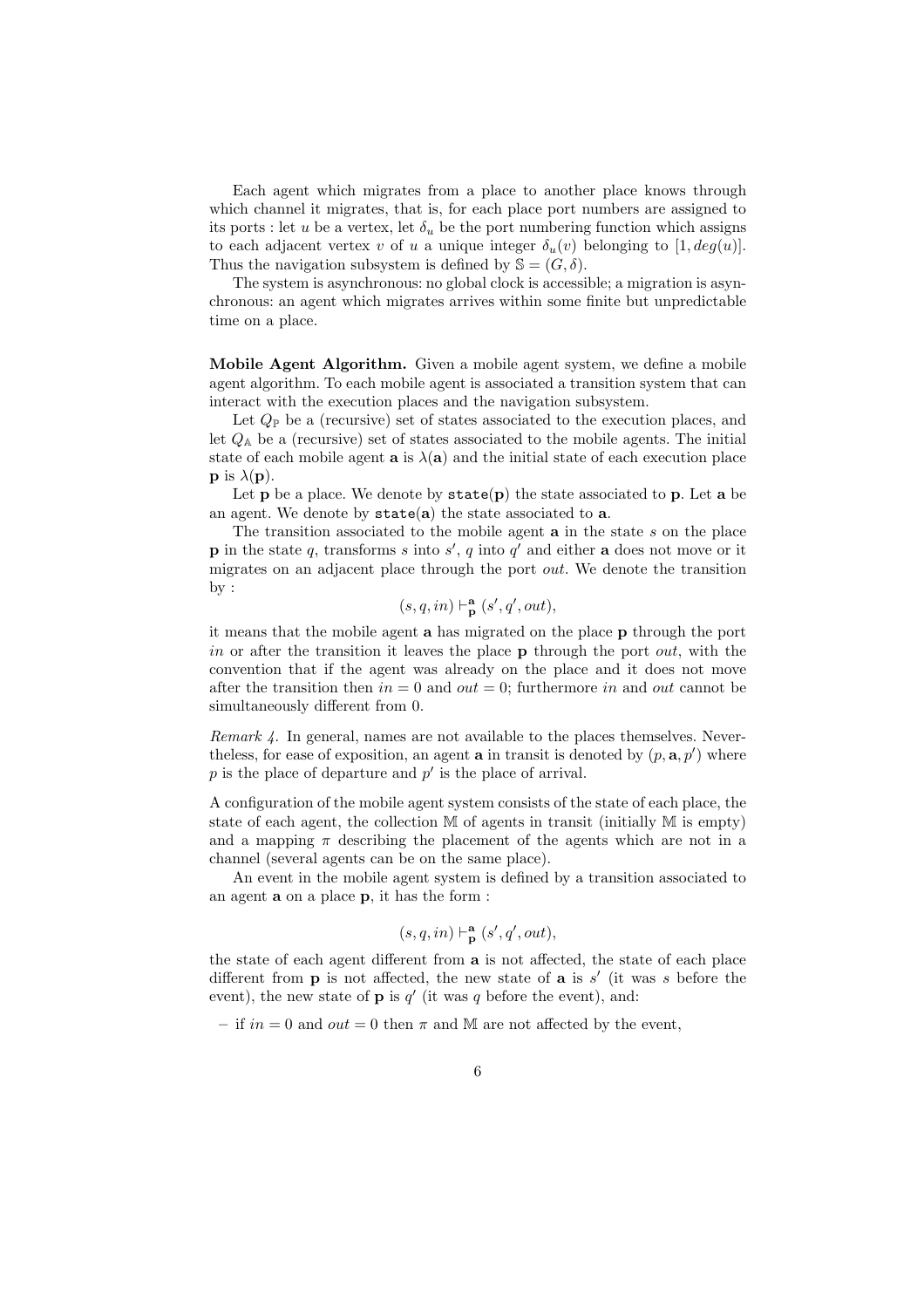- if  $in = 0$  and  $out \neq 0$  then the set of agents in transit after the event is  $\mathbb{M} \cup \{(\mathbf{p}, \mathbf{a}, \mathbf{p}')\}$  (where  $\mathbf{p}'$  is the adjacent place of  $\mathbf{p}$  corresponding to the port *out*,) and  $\pi$  is no more defined for **a** and unchanged for the other agents,
- if in  $\neq 0$  and out = 0 then the set of agents in transit after the event is  $\mathbb{M} \setminus \{(\mathbf{p}',\mathbf{a},\mathbf{p})\}$  (where  $\mathbf{p}'$  is the adjacent place of **p** corresponding to the port in),  $\pi(\mathbf{a}) = \mathbf{p}$  and  $\pi$  is unchanged for the other agents.

Execution. An execution of the mobile agent algorithm is defined by a sequence  $(\texttt{state}_0, \mathbb{M}_0, \pi_0), (\texttt{state}_1, \mathbb{M}_1, \pi_1), ..., (\texttt{state}_i, \mathbb{M}_i, \pi_i), ...$  such that :

$$
- M_0 = \emptyset,
$$

- for each agent **a**,  $state_0(\mathbf{a}) = \lambda(\mathbf{a})$  is an initial state,
- for each place **p**,  $state_0(\mathbf{p}) = \lambda(\mathbf{p})$  is an initial state,
- $\pi_0$  is the initial placement of agents,
- for each  $i$  there exists a unique place  $\bf{p}$  and a unique agent  $\bf{a}$  such that:
	- if  $\mathbf{p}' \neq \mathbf{p}$  then state<sub>i+1</sub>( $\mathbf{p}'$ ) = state<sub>i</sub>( $\mathbf{p}'$ ), • if  $\mathbf{a}' \neq \mathbf{a}$  then state<sub>i</sub> $\mathbf{a}'$  = state<sub>i</sub> $\mathbf{a}'$ ,
	- (state<sub>i+1</sub>(a), state<sub>i+1</sub>(p),  $M_{i+1}, \pi_{i+1}$ ) is obtained from
		- $(\texttt{state}_i(\textbf{a}), \texttt{state}_i(\textbf{p}), \mathbb{M}_i, \pi_i)$  by an event of the form :

$$
(s,q,in) \vdash^{\mathbf{a}}_{\mathbf{p}} (s',q',out).
$$

A configuration is defined by  $(\texttt{state}_i, M_i, \pi_i)$ . A terminal configuration is a configuration for which no more event can appear; we can note that in this case the collection of agents in transit is empty. By definition, the length of the sequence is the length of the execution.

A place which is the initial place of an agent is called an homebase. The initial placement of the agents can be encoded in the state of the place (it can be the first action of each mobile agent) thus we assume that the state of a place enables to know whether it is a homebase or not. Nevertheless, in general, an agent cannot know whether a homebase is its own homebase.

Finally, the mobile agent system is defined by:

$$
(\mathbb{A}, \mathbb{P}, \mathbb{S}, \pi_0, \lambda),
$$

the mobile agent algorithm is defined by:

$$
\mathcal{A} = (\vdash^{\bf a}_{\bf p})_{\bf a \in \mathbb{A}, \bf p \in \mathbb{P},}
$$

and an execution  $\mathcal E$  is defined by :

$$
\mathcal{E} = (\mathtt{state}_i, \mathbb{M}_i, \pi_i)_{i \geq 0}.
$$

**Termination Detection.** An agent **a** in state s on the place **p** in state q is said passive if no transition is associated to this configuration. In a terminal configuration all the agents are passive. Termination is said implicit if no agent is aware that the mobile agent algorithm has terminated. Termination is said explicit if at least one agent detects the termination of the mobile agent algorithm in the sense that all places have their final values. If at least one agent detects the termination then a termination annoucement algorithm using the agents which have detected termination can be activated.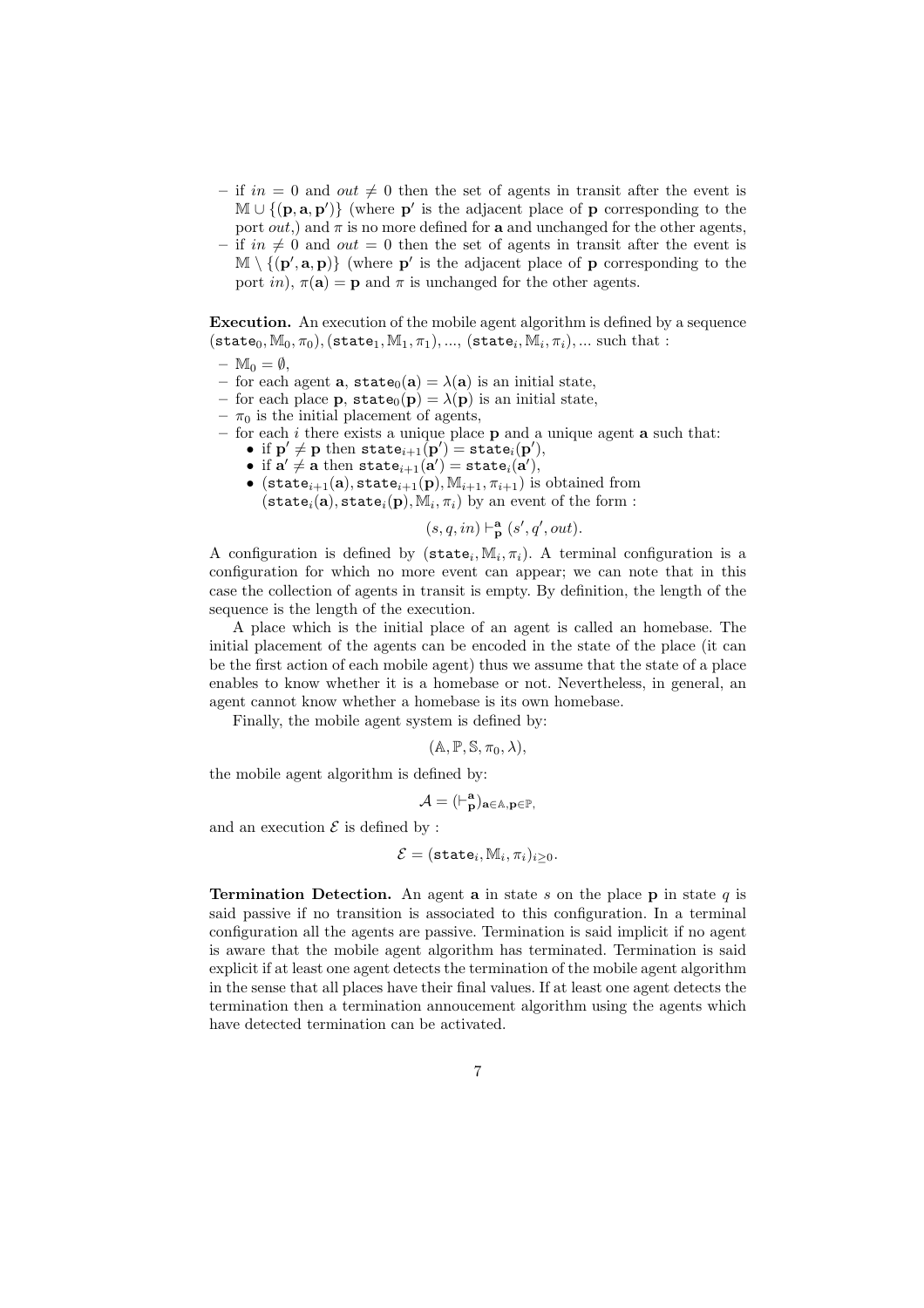#### 3.3 Equivalent Executions

We consider mobile agent algorithms and message passing algorithms such that the graph corresponding to the navigation subsystem and the graph corresponding to the communication subsystem are equal.

Various kinds of equivalences between mobile agent algorithms and message passing algorithms can be defined. In this work, we consider algorithms which always terminate.

A mobile agent algorithm and a message passing algorithm are equivalent for the terminal configurations if the set of graphs corresponding to the navigation subsystem labelled by the final states of places and the set of graphs corresponding to the communication subsystem labelled by the final states of processes are equal and if the termination of the two algorithms is implicit or the termination of the two algorithms is explicit.

# 4 Simulating a Mobile Agent Algorithm through a Message Passing Algorithm

The purpose of this section is to verify that, given a mobile agent algorithm, it is possible to implement the same algorithm through a message passing algorithm. To reach this goal, we intend to prove that all the agents basic computation steps can be effectively simulated in the asynchronous message passing system. The main idea of this proof appears in [3].

Let  $(A, \mathbb{P}, \mathbb{S}, \pi_0, \lambda)$  be a mobile agent system and let  $\mathcal{A} = (\vdash_{\mathbf{p}}^{\mathbf{a}})_{\mathbf{a} \in \mathbb{A}, \mathbf{p} \in \mathbb{P}}$  be a mobile agent algorithm implemented on this system. Let  $\mathbb{S} = (V, E, \delta)$  be the corresponding navigation subsystem. We assume that the system contains k agents. We define an additional labelling  $\chi_{\pi_0}$  of the vertices of G such that  $\chi_{\pi_0}(v) = 1$  if there exists an agent **a** such that  $\pi_0(\mathbf{a}) = v$ , and  $\chi_{\pi_0}(v) = 0$ otherwise. Starting from the mobile agent system we build up a message passing system  $(P, C, \lambda') = (V, E, \delta, \lambda')$ . On each vertex v which corresponds to an execution place **p** we install a process p. Let  $\sharp$  be a new label. The labelling function  $\lambda'$  encodes on each process p the label of the corresponding place p, whether the place is a homebase and, in the case of a homebase, the label of the corresponding mobile agent  $a$ , i.e., if v corresponds to the homebase of  $a$  $\lambda'(v) = (\lambda(v), 1, \lambda(a))$  and if not  $\lambda'(v) = (\lambda(v), 0, \sharp)).$ 

Now we build a message passing algorithm  $\mathcal D$  such that each execution  $\mathcal E$  of A can be simulated by an execution  $\mathcal{E}'$  of  $\mathcal{D}$ . A state of a process is defined by: the state of the corresponding place, - the presence of a mobile agent is encoded by a token and the state of the corresponding mobile agent is encoded by the value of the token. Finally, the set of possible states of the processes is the set of possible states defined by the places, the presence of the token and if there is a token by the state of the corresponding agent.

The presence of an agent  $a$  at a given vertex  $u$  is represented by the token  $t(a)$  located at u. Each token has a *homebase* that corresponds to the initial location of the corresponding mobile agent. To each token is associated a state: the current state of the token  $t(a)$  is equal to the state of the agent **a**.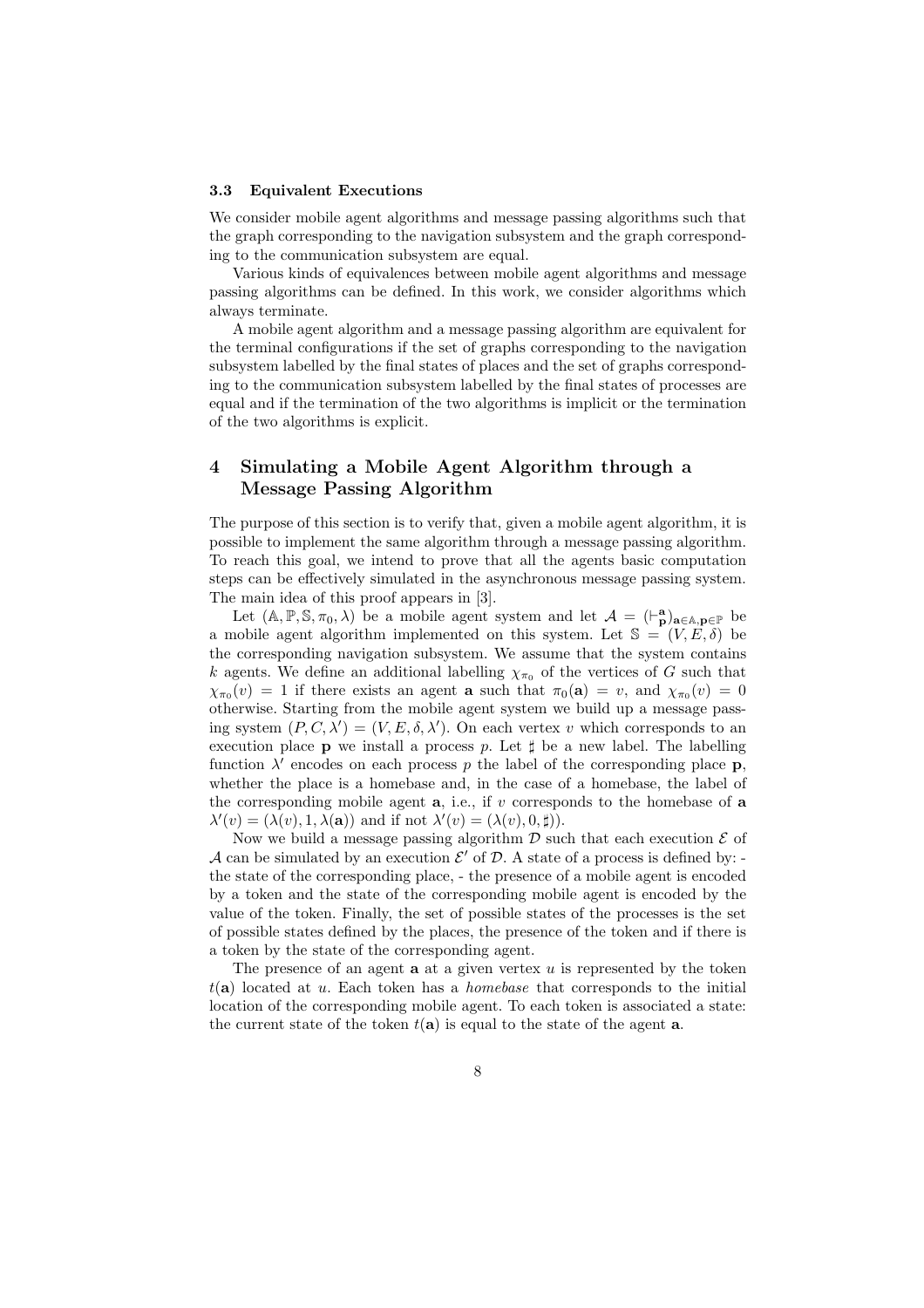The translation of the event:

$$
(s,q,in) \vdash^{\mathbf{a}}_{\mathbf{p}} (s',q',out)
$$

of the mobile agent algorithm into an event of the message passing algorithm is done according to the following rules.

The state of each token different from the token which is associated to a is not affected, the state of each process different from  $p$  is not affected, the new state of the token associated to  $a$ , i.e.,  $t(a)$ , is s' (it was s before the event), the new state of  $p$  is  $q'$  (it was  $q$  before the event), and

- if  $in = 0$  and  $out = 0$  then the token  $t(\mathbf{a})$  does not move,
- if  $in = 0$  and  $out \neq 0$  then the token  $t(a)$  is sent via the port *out*,
- if  $in \neq 0$  and  $out = 0$  then the token  $t(a)$  is received by the process p via the port in.

Let  $\mathcal{D}_p$  be the algorithm induced by this construction on the process p. Let  $\mathcal{D} =$  $(\mathcal{D}_p)_{p\in P}$ . By an induction on the length of the executions, we prove that if the mobile agent algorithm has the termination property then the message passing algorithm defined above has also the termination property. The message passing algorithm  $\mathcal D$  terminates explicitly if and only if  $\mathcal A$  terminates explicitly. A graph corresponding to the navigation subsystem labelled by the final states of places is obtained with  $A$  if and only if it can be obtained as a graph corresponding to the communication subsystem labelled by the final states of processes with D. Finally:

**Proposition 5.** Let  $(A, P, S, \pi_0, \lambda)$  be a mobile agent system.

Let  $\mathcal{A} = (\vdash_{\mathbf{p}}^{\mathbf{a}})_{\mathbf{a} \in \mathbb{A}, \mathbf{p} \in \mathbb{P}}$  be a mobile agent algorithm implemented on this system. Let  $(P, C, \lambda')$  be the message passing system built above. Let  $\mathcal{D} = (\mathcal{D}_p)_{p \in P}$  be the message passing algorithm defined above. Then the executions of  $D$  are equivalent to the executions of A.

# 5 Simulating a Message Passing Algorithm through a Mobile Agent Algorithm

As it is mentionned by Tel ([16] p. 46), the transition systems serve as a theoretical model and algorithms are not necessarily described by an enumeration of their states and events but by means of variables and a convenient pseudocode (see [16], Appendix A).

In this section we turn our attention to the presentation of a procedure that, given a message passing algorithm  $\mathcal D$  over the message passing system  $(V, E, \delta, \lambda)$ and a number  $k\geq 1$  , generates an equivalent mobile agent algorithm  ${\mathcal A}$  with  $k$ agents over a mobile agent system.

Our procedure works as follows. The navigation subsystem corresponds to  $(V, E, \delta)$ . The state of the place **p** which corresponds to the process p and (which is identified to the vertex v) is defined by the state of the process  $p$  (with the same initialisation) and by the values of the variables defined below. The states and the algorithms associated to the mobile agents are defined in the sequel.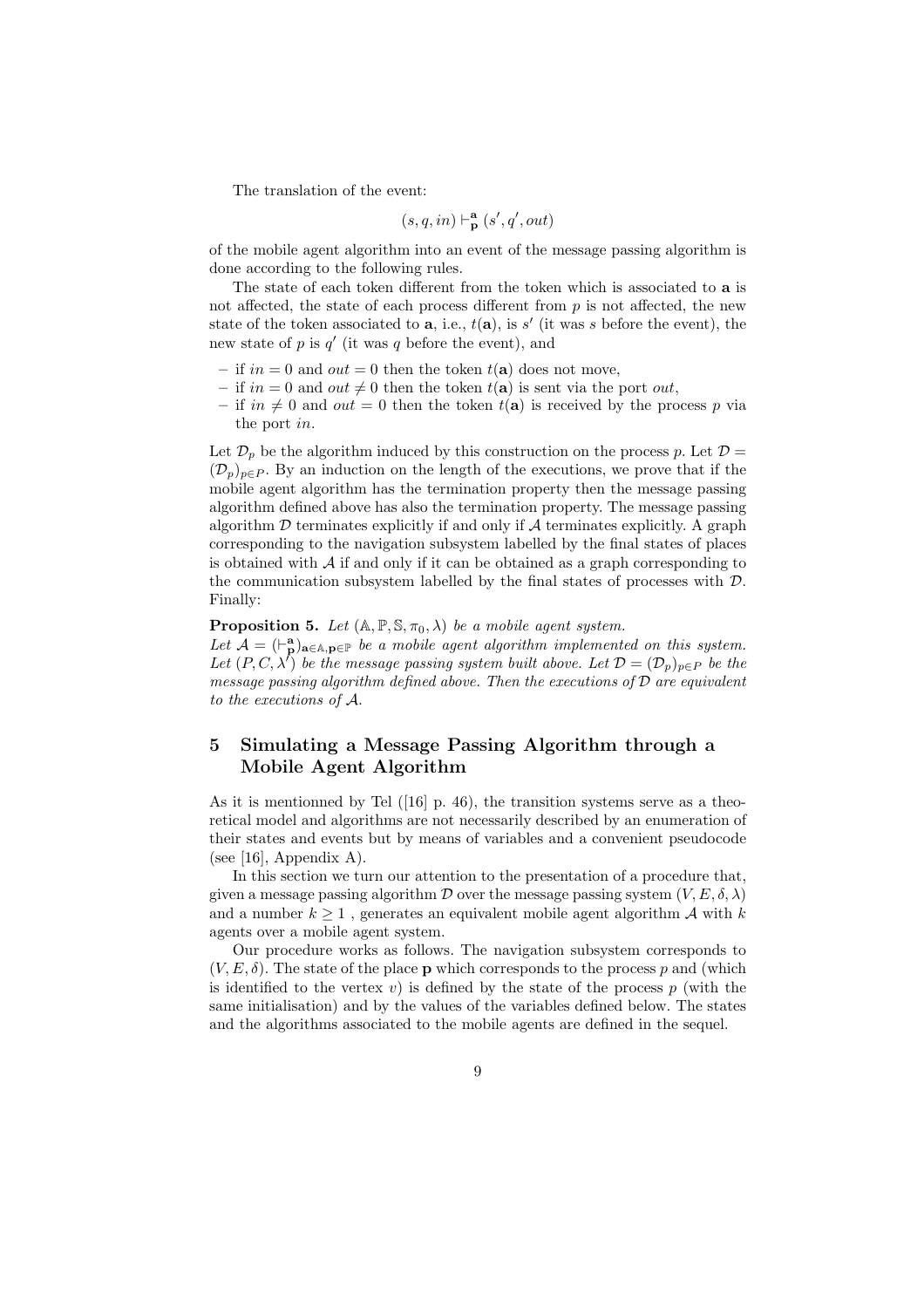#### Procedure 1

- Step 1: On wake-up, an agent a constructs a tree  $T_a$  using a partial traversal of the graph. This leads to a spanning forest of  $k$  trees where each tree is constructed by exactly one agent.
- **Step 2:** The agent a executes the algorithm  $\mathcal D$  on the vertices of  $T_a$ . This execution is performed in rounds, where, in each round,  $T_a$  is traversed and, if possible,  $d(d > 1)$  computation steps of  $D$  are executed at each vertex of  $T_a$ . Thus, a is responsible for the computation steps performed on the vertices that belong to its constructed tree.

Due to the fact that the vertices and the agents are possibly anonymous and because of a lack of global orientation in the network, it may be difficult for an agent to find its way through the graph. To overcome this problem, the agents have to make use of the local edge labelling informations in order to keep track of their way. Therefore, we must keep in mind that each edge  $e = \{u, v\}$  has two labels  $\delta_u(v)$  and  $\delta_v(u)$  that respectively correspond to the labels of e at u and v. Whenever an agent traverses the graph, it stores in its memory the ordered sequence of the labels of the traversed edges. In the rest of this section  $ePath$ (exploration path) will refer to this sequence. When the edge  $e$  is traversed by an agent **a** from u to v, then the label  $\delta_v(u)$  is appended to the path associated to the agent a. This enables a to return back to the previously visited vertex (i.e., u) whenever it wants to. When it does so, the label  $\delta_v(u)$  is deleted from  $ePath$ . Thus, at any time during the computation,  $ePath$  contains the sequence of the labels of the edges that a has to traverse (in reverse order) to return to its homebase from the current vertex.

The Tree Computation by an Agent Each agent a computes its tree  $T_a$ by executing the following. Starting from its homebase, a performs a partial traversal of the graph. During this traversal, it marks all the unmarked vertices that are visited for the first time. At each vertex  $w$  marked by  $a$ ,  $a$  arbitrarily chooses an unexplored link incident to  $w$  and traverses it. This technique has been employed in  $[10]$ . Whenever a traverses an edge  $e$  to reach an unmarked vertex v, it marks v as visited and marks e as a  $T$  edge. On the other hand, when it reaches a vertex  $u$  that is already visited (the vertex  $u$  is already marked), the edge leading to  $u$  is marked as an NT edge and the agent immediately backtracks to the previous vertex (marked by it) and tries the other unexplored edges incident to that vertex. When there is no more unexplored edges, the agent backtracks to the previous visited vertex (by taking the last link in the  $ePath$ sequence) and then tries to explore any unexplored link at that vertex. Finally, when the agent has returned to its homebase and there is no more unexplored link at the current vertex, it stops the tree computation.

Remark 6. A mark on an edge can be done with marks on the corresponding ports on the endvertices of the edge.

The tree computation procedure executed by each agent is given in Algorithm 1.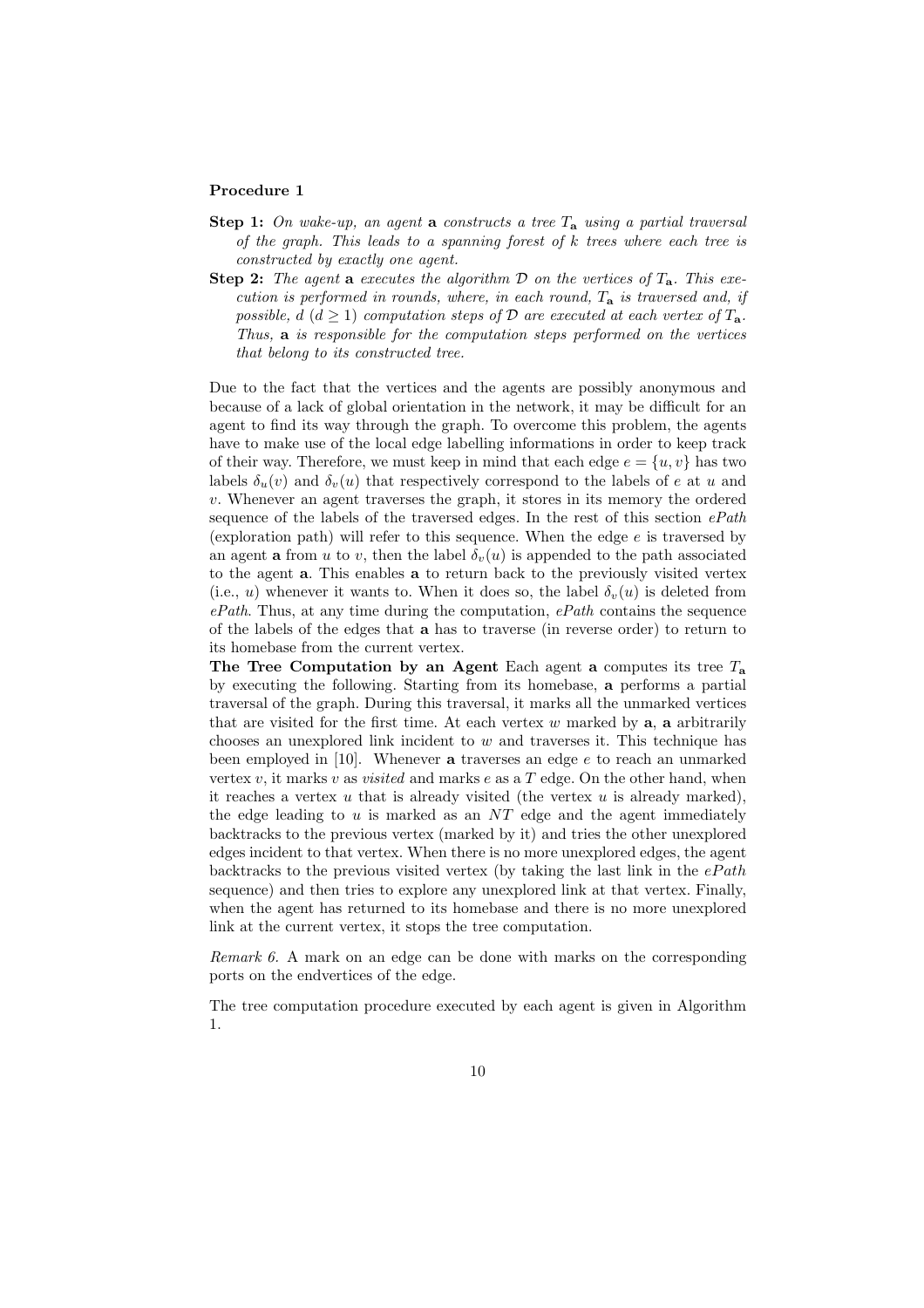Fact 1 Every vertex in the graph is marked by exactly one agent. If two vertices  $u_1$  and  $u_2$  are marked by the same agent then there exists exactly one simple path of T edges joining them. If two vertices  $u_1$  and  $u_2$  are marked by two different agents, then each path joining them contains at least one NT edge. There is no cycle consisting of only T edges.

Encoding Message Passing Actions Among the computation steps inherent to the message passing system, the operations send a message via the port j and receive a message from the port j are surely the most important. To encode these operations, we require that at each place there is a variable called in-buf, where received messages are stored. In this framework, the first part of a message always contains the port from which it was received.

Send message m via port j. Let  $e = \{u, v\}$  and let **a** be an agent located at u with  $\delta_u(v) = j$ . The execution of the operation Send message m via port j by the agent  $a$  consists in traversing the edge  $e$ , writing the composed message  $\langle \delta_v(u), m \rangle$  in the *in-buf* of v and backtracking the edge e.

Receive message m from port j. Let  $e = \{u, v\}$  and let **a** be an agent located at u with  $\delta_u(v) = j$ . The execution of the operation Receive message m from port  $j$  by the agent **a** consists in looking for the first message arrived from port  $j$  in the  $in$ -buf of u (if the initial algorithm needs the FIFO property of channels, i.e., it requires that messages are received in the same order as they have been sent; if it is not the case then we take any message in  $in$ -buf). Once this message is found, it is deleted from the in-buf and stored in a temporary variable for purpose of computation.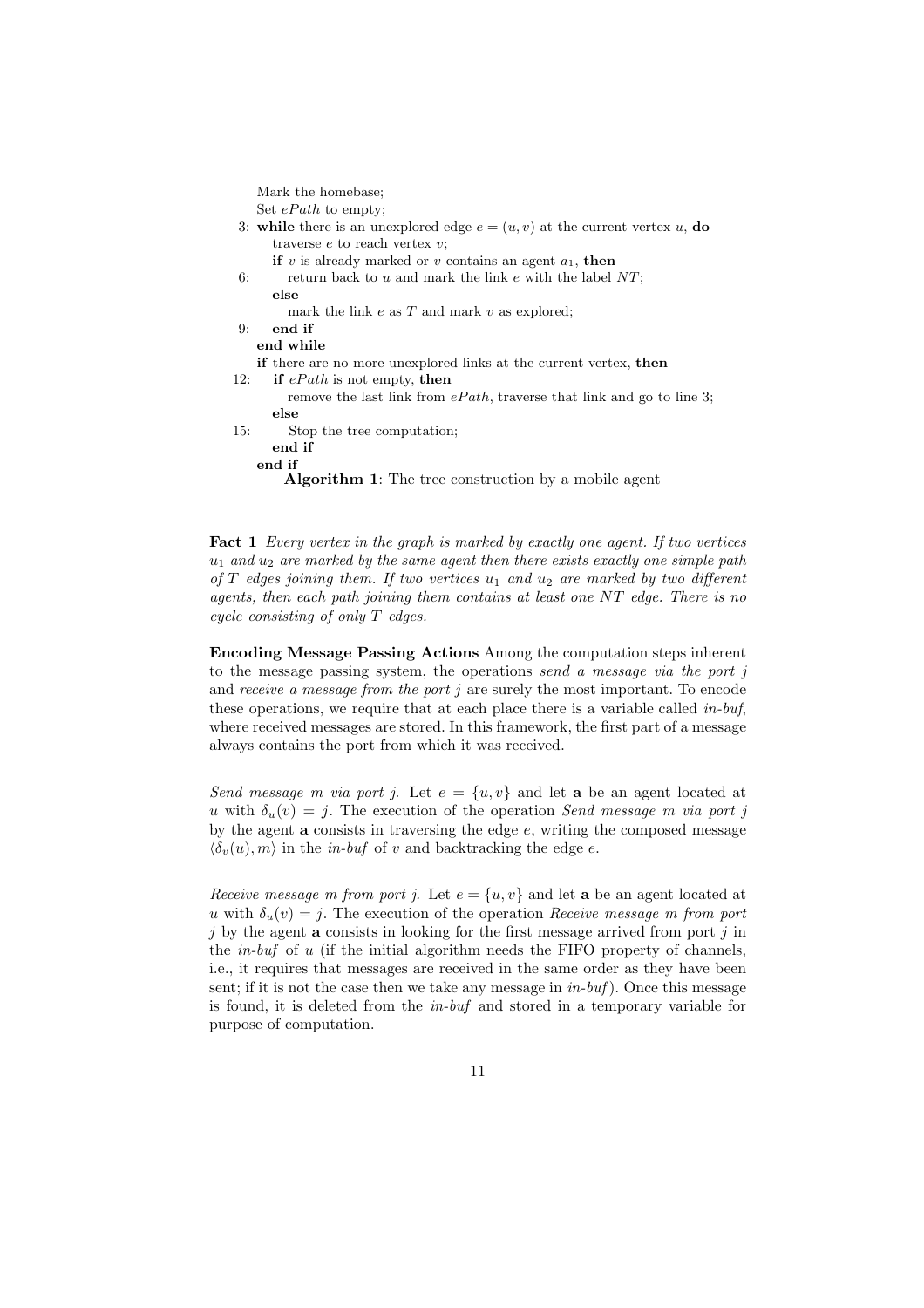Internal events. It suffices to apply the transformation corresponding to the transformation of the state of the process to the state of the place.

Remark 7. The execution of the *send* and *receive* operations allows an agent **a** to write informations in the in-buf of vertices that do not necessary belong to  $T_a$ . Moreover, the simulation executed by Procedure 1 can be viewed as a distributed computation in a network whose processes are decomposed in clusters, and where processes, of the same cluster, execute their computation steps in turn.

Remark 8. Suppose that at each round of Step 2 of Procedure 1, we ask that each time a computation step can be performed on a vertex belonging to the tree of an agent, it simulates it within a finite number of rounds. Then any global state of the message passing system obtained by the message passing algorithm can be obtained by the mobile agents simulation.

Transforming a Terminating Message Passing Algorithm into a Mobile Agent Algorithm that Terminates We are now interested in showing that if  $\mathcal D$  is a terminating algorithm, then the mobile agent algorithm  $\mathcal A$  has also the termination property. For this reason, we have adapted the behavior of each agent to this new goal. In fact, we add on each place two variables fatherLink and  $fState$ . The fatherLink of a vertex u, contains the port number through which an agent **a**, located at  $u$ , can reach the *father* of  $u$  in the tree that contains u. Let u be the homebase of the agent  $a$ , the *fState* of u indicates to a that it has to perform one more computation round on the tree  $T_a$ . The fState is either the token Finished or the token NotFinished. Initially the fatherLink of each homebase contains 0 and the *fState* of each homebase is set to *NotFinished*. The *fatherLink* of the other vertices is 0 and the *fState* of the other vertices is Finished. All these changes lead to the following adapted version of Procedure 1.

#### Procedure 2

- Step 1: On wake-up, each agent a constructs a tree  $T_a$  using a partial traversal of the graph. This leads to a spanning forest of k trees where each tree is constructed by exactly one agent. During this construction, the fatherLinks of all the vertices, other than the homebase, that were marked by a are actualized.
- **Step 2:** The agent a executes the events of  $D$  on the vertices of  $T_a$ . This execution is performed in rounds. The agent  $a$  is allowed to execute round  $r$  if and only if at the beginning of the round  $r$  the fState of its homebase has the value NotFinished and it has simulated all the possible steps in the former round otherwise it falls asleep. In each round, a sets the fState of its homebase to Finished, afterward  $T_a$  is traversed and, if possible, d ( $d \geq 1$ ) computation steps of  $D$  are executed at each vertex of  $T_a$ . If an agent mimics the fact of sending a message to a vertex u, the agent takes advantage of the fatherLink to find the homebase w of the agent that has constructed the tree containing u. Once it arrives at w, it sets the fState of w to NotFinished (if there is a sleeping agent, it wakes it up) and goes back to u.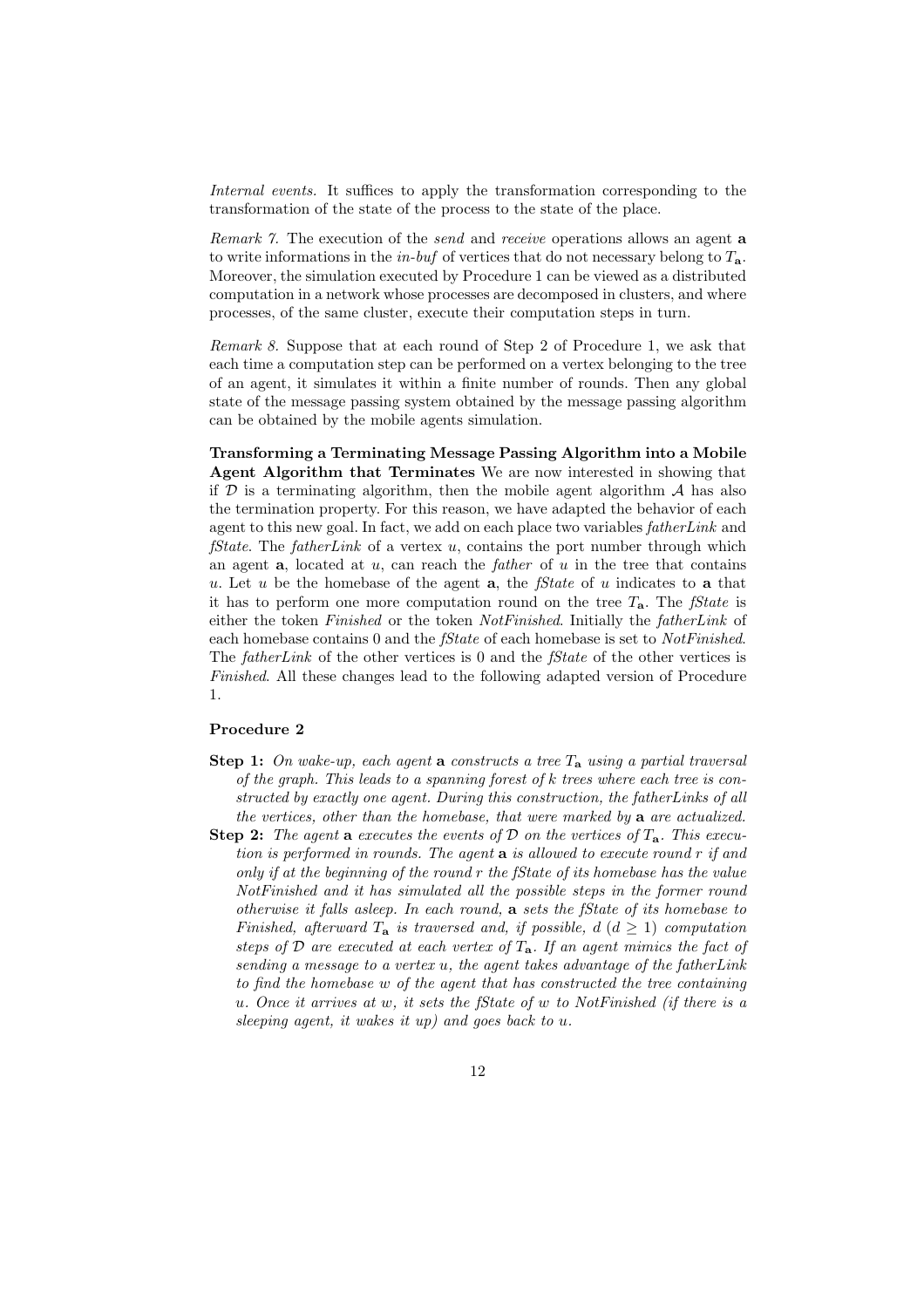One has to take notice of the fact that if the algorithm  $D$  terminates, then there exists a time  $t_1$  such that no more computation step is performed after the time  $t_1$  in D. Let  $S_{\mathcal{D}}^{t_1}$  be the state of the network at time  $t_1$ . Due to Lemma 9, there also exists a time  $t_2$ , during the execution of A, such that  $S_{\mathcal{D}}^{t_1} = S_{\mathcal{A}}^{t_2}$ . It is then quite simple to see that there exists a time  $t_3 \geq t_2$  such that at time  $t_3$  the *fState* of any homebase is empty. Thus Procedure 2 and  $\mathcal A$  stop. Furthermore, the algorithm  $\mathcal D$  terminates explicitly if and only the mobile agent algorithm  $\mathcal A$ constructed as defined by the Procedure 2 terminates explicitly. Finally:

**Lemma 9.** The mobile agent algorithm A, constructed as defined by Procedure 2, is equivalent to the algorithm D.

¿From these two kinds of equivalences, we can give our main theorem, stating the equivalency of the two models considered in this paper.

**Theorem 10.** There exists a mobile agent algorithm  $A$  that solves a problem P on a mobile agent system  $(G, \delta, \lambda)$  with an initial placement  $\pi_0$  if and only if there exists a message passing algorithm  $D$  that solves the problem  $P$  on  $(G, \delta, \lambda')$  $(\lambda'$  is defined in Section 4).

# 6 Applications

In this section, we will use our main theorem to give a characterisation of the mobile agent systems where we can solve two equivalent problems that are election and rendez-vous. The same method can be applied for other classical problems such as the topology recognition, the naming, the spanning tree construction, etc.

Election and Rendez-vous The election problem is one of the paradigms of the theory of distributed computing. It was first posed by LeLann [14]. A message algorithm solves the election problem if it always terminates and in the final configuration exactly one process is marked as elected and all the other processes are non-elected. Moreover, it is supposed that once a process becomes elected or non-elected then it remains in such a state until the end of the algorithm. Yamashita and Kameda [17] characterise the graphs for which there exists an election algorithm in the message passing model (see also [7, 9]). In the mobile agents setting, the aim of a mobile agent election algorithm is to elect one agent. The elected agent enters a final state leader, whereas all other agents enter a final state follower. Another important problem in this setting is the rendez-vous problem. The aim of a rendez-vous algorithm is to arrive in a configuration where all the mobile agents gather in a same vertex of the graph. Another interpretation of a rendez-vous algorithm  $A$  is that the aim of  $A$  is to elect a vertex of the network. These two problems are equivalent, since once an agent has been elected, all the agents can gather in the homebase of the elected agent. Reversely, once all the agents gather in some node, the first agent on this node becomes the leader, whereas all the others become followers. Agent election and rendez-vous have been studied in [5, 3, 10]. Consequently, from our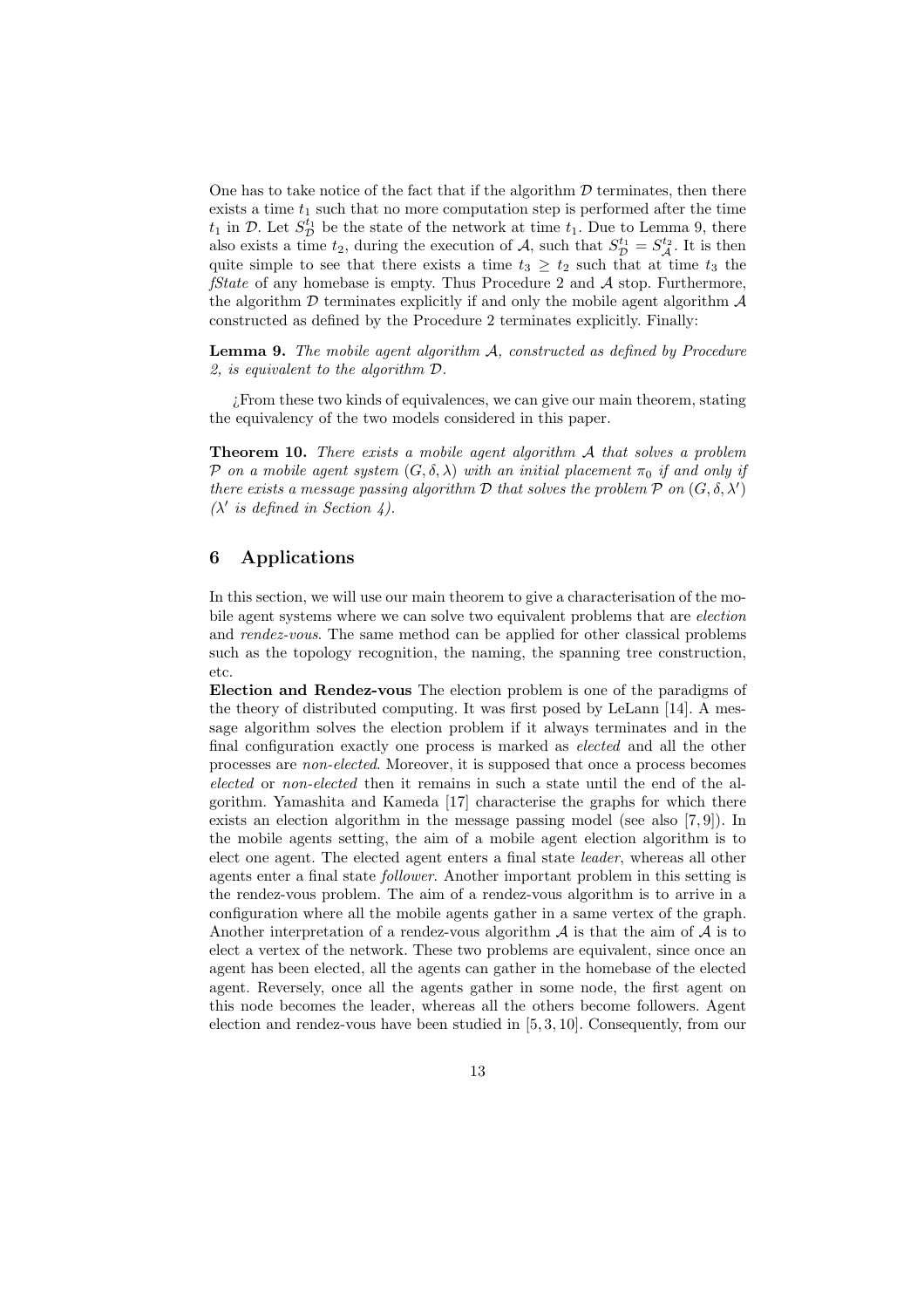main theorem, there exists an algorithm that solves the rendez-vous and the mobile agent election in a mobile agent system  $(A, \mathbb{P}, \mathbb{S}, \pi_0, \lambda)$  with  $\mathbb{S} = (V, E, \delta)$ if and only if there exists an election algorithm in the message passing system  $(V, E, \delta, \lambda')$  ( $\lambda'$  is defined in Section 4).

From Message Passing Computations to Mobile Agent Computations The characterization of Yamashita and Kameda given in [17] is based on the notion of view. Given a labelled graph  $\mathbf{G} = (V, E, \delta, \lambda)$  and an integer d, the d-view  $\mathbf{T_G^d}(v_0)$  of a node  $v_0 \in V(G)$  is a tree of height d that can be defined recursively as follows.

- $-\mathbf{T}_{\mathbf{G}}^{0}(v_{0})$  is a single-vertex graph whose node is denoted  $x_{0}$  and  $\lambda'(x_{0}) = \lambda(v_{0}),$
- To define  $\mathbf{T}^{d+1}_{\mathbf{G}}(v_0)$ , we take a copy of  $\mathbf{T}^{d}_{\mathbf{G}}(v_i)$  for each neighbor  $v_i$  of  $v_0$  in  $G$ . The root of the new tree is a vertex  $x_0$  labelled by  $\lambda(v_0)$  and there is an edge between  $x_0$  and the root  $x_i$  of each tree  $\mathbf{T}^d_{\mathbf{G}}(v_i)$ , such that  $\delta_{x_0}(x_i) = \delta_{v_0}(v_i)$ and  $\delta_{x_i}(x_0) = \delta_{v_i}(v_0)$ .

The view  $\mathbf{T}_{\mathbf{G}}(v_0)$  of a node  $v_0$  is an infinite rooted labelled tree that can be defined recursively in the same way. The root of the tree is a vertex  $x_0$ that corresponds to  $v_0$  and is labelled by  $\lambda(v_0)$ . For each neighbor  $v_i$  of  $v_0$  in G, there is an edge between  $x_0$  and the root  $x_i$  of the tree  $\mathbf{T_G}(v_i)$ , such that  $\delta_{x_0}(x_i) = \delta_{v_0}(v_i)$  and  $\delta_{x_i}(x_0) = \delta_{v_i}(v_0)$ . The view of a vertex v in a graph **G** can also be obtained by considering all labelled walks in  $G$  starting from  $v$ . Clearly, the d-view of a vertex v is its view truncated at distance d. In [17], the following theorem is given:

**Theorem 11** ([17]). There exists an election algorithm over a graph  $(G, \delta, \lambda)$ if and only if  $\forall v, v' \in V(G)$  ( $v \neq v'$ ), the labelled trees  $\mathbf{T_G}(v)$  and  $\mathbf{T_G}(v')$  are not isomorphic.

Norris shows in [15] that  $\mathbf{T}_{\mathbf{G}}(v)$  and  $\mathbf{T}_{\mathbf{G}}(v')$  are isomorphic if and only if  $\mathbf{T}_{\mathbf{G}}^{n}(v)$  and  $\mathbf{T}_{\mathbf{G}}^{n}(v')$  are isomorphic, where  $n = |V(G)|$ . Each vertex can compute its 2n-view, and then it will know all the n-views of the other vertices. Once each vertex knows the views of all the other nodes, the vertex with the weaker view is elected. ¿From our main result, we can therefore give the following corollary for the mobile agent election problem. Let  $\lambda'$  the labelling function defined at the beginning of Section 4.

Corollary 12. There exists an agent election algorithm or a rendez-vous algorithm in a mobile agent system  $(A, P, S, \pi_0, \lambda)$  with  $S = (V, E, \delta)$  if and only if for all vertices  $v, v' \in V(G)$ , the labelled trees  $\mathbf{T}_{\mathbf{G}'}^n(v)$  and  $\mathbf{T}_{\mathbf{G}'}^n(v')$  are not isomorphic, where  $\mathbf{G}' = (G, \delta, \lambda')$  and  $n = |V(G)|$ .

In the same way, using the results of Flocchini et al. [13], we can obtain similar characterizations for these problems in the mobile agent system where there is a sense of direction, and the results of [5] become corollaries of these characterizations.